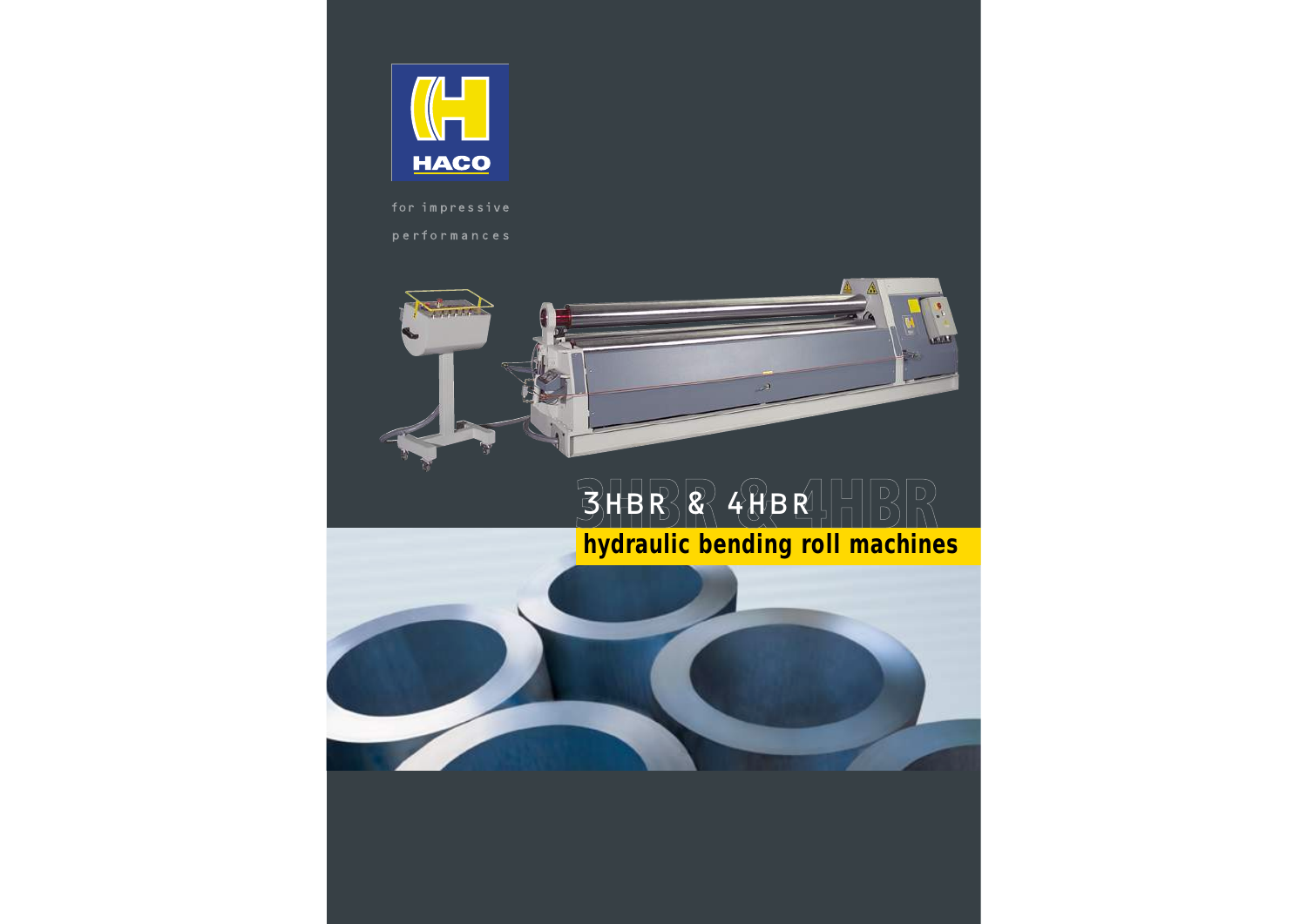

for impressive performances

## **BHBR SERIES**

**REALLY** 



**Three rolls hydraulic bending machine. These machines have three powered rolls to guarantee proper dragging during the bending procedure. The two side rolls feature a groove on their surface, which is able to indicate the right position of the plate and for correct squaring. Superb quality price ratio is the most important characteristic of these machines.They apply planetary gearboxes and hydraulic motors, which require no maintenance at all. Furthermore, the power is transmitted directly to the rolls without loosing force.**

#### **standard equipment type 3HBR**

- Free table
- Vacuum Conveyor
- Digital readouts for conical bending
- Rotation digital readouts
- Calibration
- Electrohydraulic Calibration
- Induction hardened rolls









- Two digital readouts for the position of the bending (side) rolls
- Hardened rolls 50 to 55 HRC
	- Hydraulic conical bending device

### **optional equipment type 3HBR**

- Numerical Control type 3000 or WIN 98
- CNC control Windows 98 Pro
- Powered ejector
- Radius measuring tool
- Pre-deposition for a hydraulic movement
- Pre-deposition for interchangeable top roll
- Remote control panel

• Remote control panel on wheels

• Heat exchanger • Squaring arm

• Rolls with section bending attachments

• Side supports • Central Support • Powered table



- **Cycle: 1** Pinching with left roll **2** First pre-bending
- **3** Pinching with right roll **4** Second pre-bending



**5** Rolling

**6** Finished product

- Hydraulic drop-end
- Centralized ergonomic control panel
- Hydraulic overload protection
- Safety system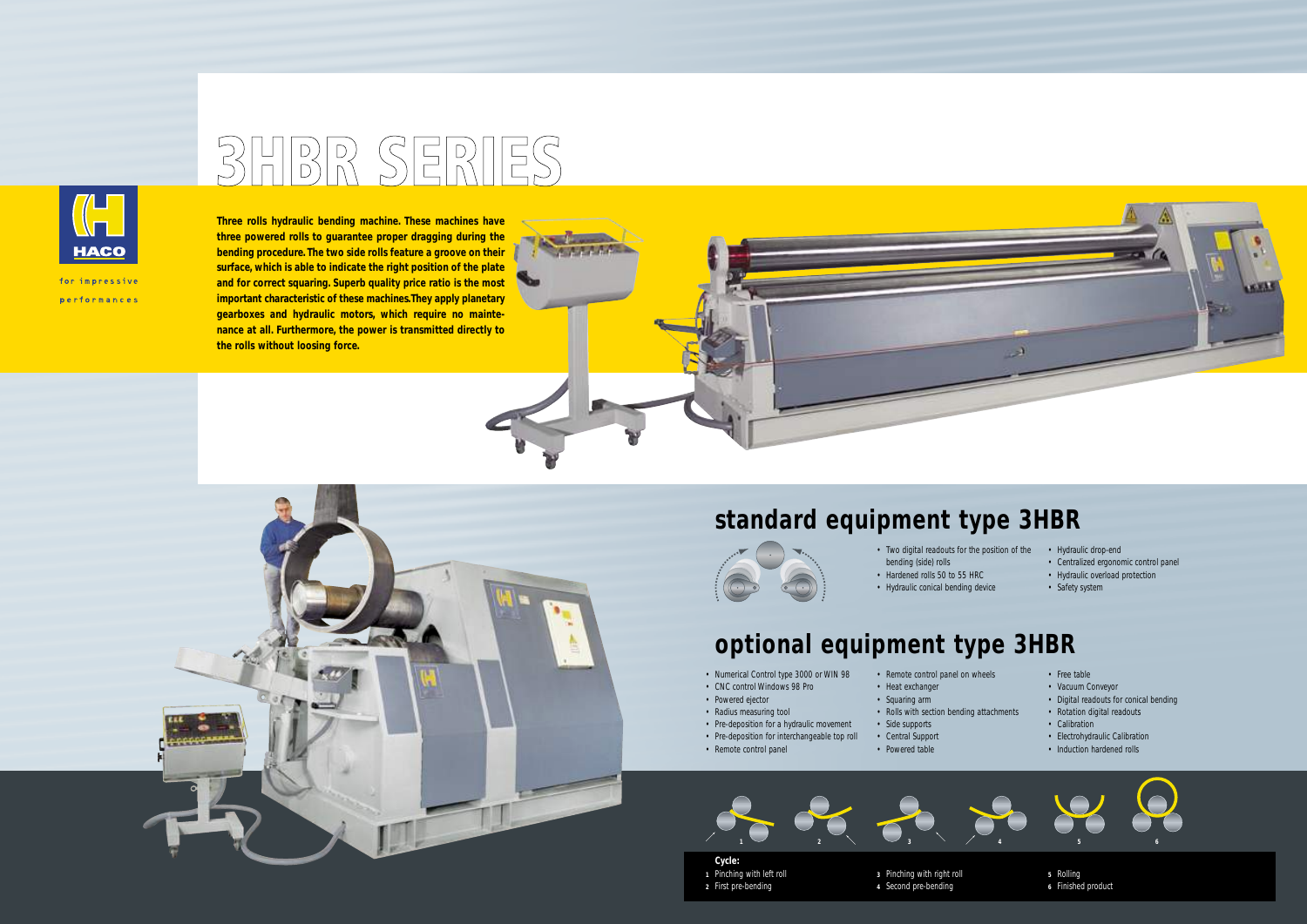## AHBR SERII



for impressive performances

MANIN



**Four rolls hydraulic plate bending machines. These machines are characterized by a high production output because finished parts are obtained in one pass and a user friendly, comfortable operation. The 4 HBR model has both upper and lower roll powered by hydraulic motor with planetary gearbox transmitting power directly to the rolls without loosing force. Four rolls machines allow total initial pinch, which practically eliminates the flat part on the edge of the plate.**



#### **standard equipment type 4HBR**



- Free table
- Vacuum Conveyor
- Digital readouts for conical bending
- Rotation digital readouts
- Calibration
- Electrohydraulic Calibration
- Induction hardened rolls
- Two digital readouts for the position of the side rolls
- Hardened rolls 50 to 55 HRC
- Hydraulic conical bending device

### **optional equipment type 4HBR**

- Numerical Control type 3000 or WIN 98
- CNC control Windows 98 Pro
- Powered ejector
- Radius measuring tool
- Pre-deposition for a hydraulic movement
- Pre-deposition for interchangeable top roll • Remote control panel
	- Central Support • Powered table

• Remote control panel on wheels

• Heat exchanger • Squaring arm

• Rolls with section bending attachments

• Side supports

#### **Working of the machine:**



**2** First pre-bending **4** Rolling & second pre-bending

- Hydraulic drop-end
- Centralized ergonomic control panel
- Hydraulic overload protection
- Safety system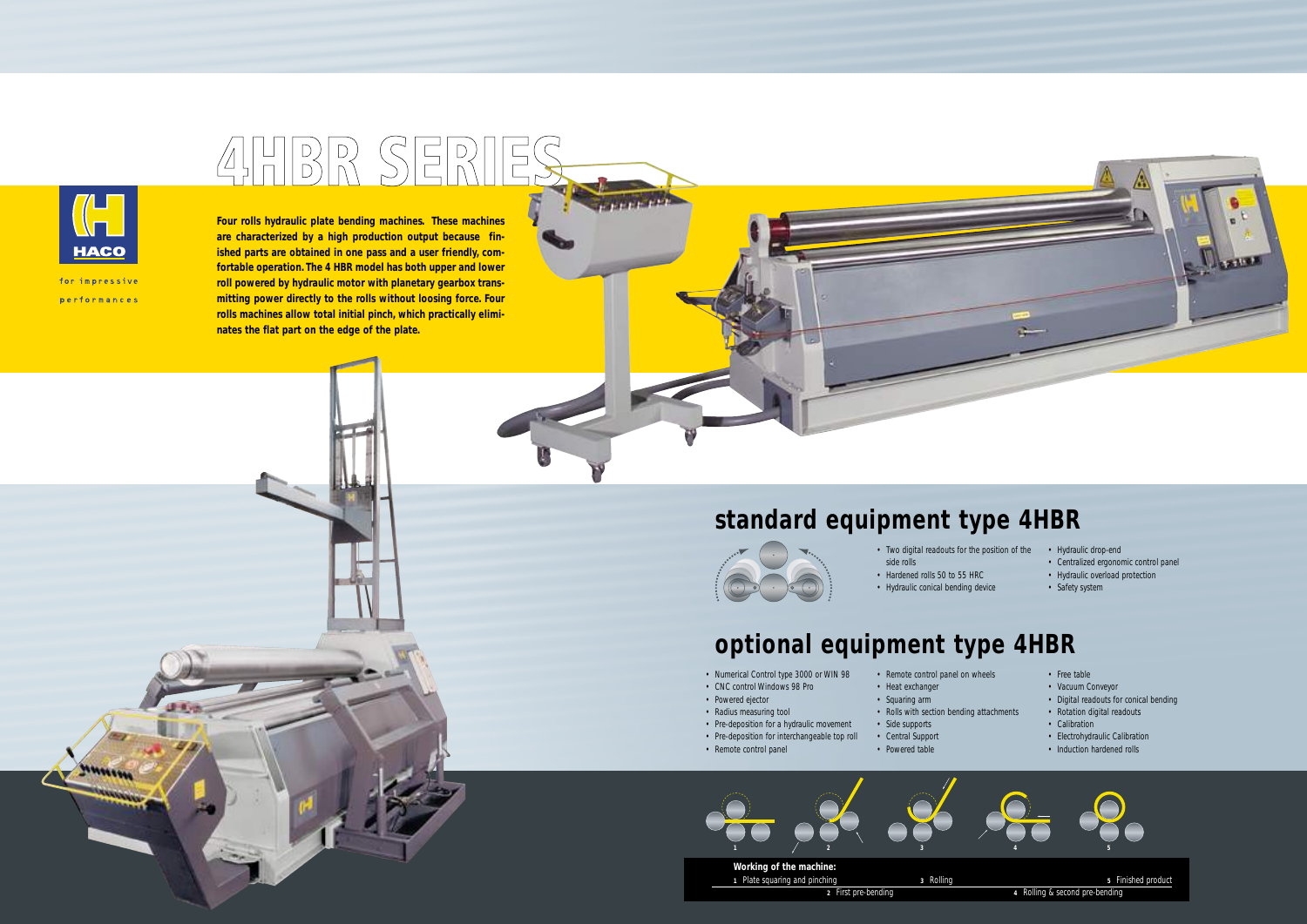

for impressive performances

# BHBR SERIES

| MODEL                              |                                | USEFUL LENGTH<br>BENDING     |                                 | PREBENDING<br>ØRS                     | ØRT |   | KW WEIGHT (ton) |                                                                                                                                                                                                                                     |  |
|------------------------------------|--------------------------------|------------------------------|---------------------------------|---------------------------------------|-----|---|-----------------|-------------------------------------------------------------------------------------------------------------------------------------------------------------------------------------------------------------------------------------|--|
| 3 HBR 124                          | 1.250                          |                              |                                 |                                       |     |   |                 | $4 \dots 2 \dots 120 \dots 110 \dots 2,9 \dots 1,1 \dots 2,390 \times 760 \times 960$                                                                                                                                               |  |
| 3 HBR 153                          | $\sim 1.550$                   |                              |                                 | $3$ $1,5$ $130$ $125$                 |     |   |                 | 2.690 x 760 x 960                                                                                                                                                                                                                   |  |
|                                    |                                |                              |                                 |                                       |     |   |                 |                                                                                                                                                                                                                                     |  |
| 3 HBR 204                          | $\ldots$ 2.050                 |                              |                                 |                                       |     |   |                 | $4 \dots 2 \dots 140 \dots 130 \dots 2,9 \dots 1,6 \dots 3.190 \times 760 \times 960$                                                                                                                                               |  |
| 3 HBR 206                          | 2.050                          |                              |                                 |                                       |     |   |                 | $\frac{6}{4}$ $\frac{4}{160}$ $\frac{160}{150}$ $\frac{150}{29}$ $\frac{2}{120}$ $\frac{2}{1320}$ x 940 x 1.165                                                                                                                     |  |
| 3 HBR 208                          | $\ldots \ldots 2.050$          |                              |                                 |                                       |     |   |                 |                                                                                                                                                                                                                                     |  |
| 3 HBR 210                          |                                |                              |                                 |                                       |     |   |                 |                                                                                                                                                                                                                                     |  |
| 3 HBR 213<br>3 HBR 218             | $2.050$ $13$<br>2.05018        |                              | $\overline{10}$<br>$\ldots$ .14 | 260                                   |     |   |                 | 230 200 5 3,5 3,320 x 940 x 1.165<br>240 $7.5$ $4.0$ $3.540$ x 1.230 x 1.400                                                                                                                                                        |  |
|                                    |                                |                              |                                 |                                       |     |   |                 |                                                                                                                                                                                                                                     |  |
|                                    |                                |                              |                                 |                                       |     |   |                 |                                                                                                                                                                                                                                     |  |
| 3 HBR 256                          | 2.600<br>$\ldots \ldots 2.600$ |                              |                                 |                                       |     |   |                 | $6 \dots 4 \dots 190 \dots 170 \dots 2,9 \dots 2,3 \dots 3.870 \times 940 \times 1.165$<br>$8 \dots 8$ $6 \dots 205$ 185  2,9  3  3.870 x 940 x 1.165                                                                               |  |
| 3 HBR 258<br>3 HBR 2510 2.600 10   |                                |                              | $\sim$ $8$                      |                                       |     |   |                 | 210 190 4 3,5 3,870 x 940 x 1.165                                                                                                                                                                                                   |  |
|                                    |                                |                              |                                 |                                       |     |   |                 |                                                                                                                                                                                                                                     |  |
|                                    |                                |                              |                                 |                                       |     |   |                 |                                                                                                                                                                                                                                     |  |
| 3 HBR 2520  2.600  20              |                                |                              | $\ldots$ .16                    | $320$ $300$ $11$                      |     |   |                 |                                                                                                                                                                                                                                     |  |
| 3 HBR 2525 2.600 25                |                                |                              | $\sim$ 20                       | $330$ $310$ $310$ $15$                |     |   |                 |                                                                                                                                                                                                                                     |  |
|                                    |                                |                              |                                 |                                       |     |   |                 |                                                                                                                                                                                                                                     |  |
| 3 HBR 306                          | $\ldots \ldots \ldots 3.100$   |                              |                                 |                                       |     |   |                 | $6 \dots 4 \dots 200 \dots 190 \dots 2,9 \dots 3 \dots 4.370 \times 940 \times 1.165$                                                                                                                                               |  |
| 3 HBR 308                          | 3.100                          |                              |                                 |                                       |     |   |                 |                                                                                                                                                                                                                                     |  |
| 3 HBR 310                          | 3.100                          | $\cdots$ 10                  | $\overline{\phantom{a}}$ 8      |                                       |     |   |                 | 240 230 5 4,8 4,8 4,370 x 940 x 1.165                                                                                                                                                                                               |  |
| 3 HBR 313                          |                                |                              |                                 |                                       |     |   |                 | $3.100$ $1.230$ $1.400$ $280$ $260$ $7.5$ $6.5$ $4.590$ x 1.230 x 1.400                                                                                                                                                             |  |
| 3 HBR 316                          | $3.100$ $16$ $13$              |                              |                                 |                                       |     |   |                 | $340$ $320$ $11$ $9$ $5.005$ x 1.660 x 1.665                                                                                                                                                                                        |  |
| 3 HBR 320<br>3 HBR 325 3.100 25 20 | $3.100$ $20$ $16$              |                              |                                 |                                       |     |   |                 | $\ldots$ 360 $\ldots$ 330 $\ldots$ 15 $\ldots$ 12 $\ldots$ 5.235 x 2.030 x 2.140                                                                                                                                                    |  |
| 3 HBR 332                          | 3.100                          | $32$ $25$                    |                                 |                                       |     |   |                 | $14$ 400  380  18  14  5.235 x 2.030 x 2.140                                                                                                                                                                                        |  |
| 3 HBR 340                          | 3.100                          | $\ldots$ 40 $\ldots$ 30      |                                 |                                       |     |   |                 | $450$ $410$ $30$ $22$ $5730$ x 2.075 x 2.480                                                                                                                                                                                        |  |
| 3 HBR 350                          | $3.100$ $50$ $3.100$           |                              |                                 |                                       |     |   |                 |                                                                                                                                                                                                                                     |  |
| 3 HBR 360                          | $3.100$ 60 $45$                |                              |                                 |                                       |     |   |                 |                                                                                                                                                                                                                                     |  |
| 3 HBR 406                          | 4.100                          |                              |                                 | $6$ $4$ $245$ $230$                   |     |   |                 | $5.5$ $6.8$ $5.370 \times 940 \times 1.165$                                                                                                                                                                                         |  |
| 3 HBR 408                          | 4.100                          |                              |                                 | $8 \t\t 6 \t\t 270 \t\t 240 \t\t 5,5$ |     |   |                 | $9 \t\t 5.370 \times 940 \times 1.165$                                                                                                                                                                                              |  |
| 3 HBR 410                          |                                |                              |                                 |                                       |     |   |                 |                                                                                                                                                                                                                                     |  |
| 3 HBR 413                          |                                |                              |                                 |                                       |     |   |                 | $4.100$ $1.230 \times 1.400$ $1.600$ $1.400$ $1.600$ $1.600$ $1.600$ $1.600$ $1.600$ $1.600$ $1.600$ $1.600$ $1.600$ $1.600$ $1.600$ $1.600$ $1.600$ $1.600$ $1.600$ $1.600$ $1.600$ $1.600$ $1.600$ $1.600$ $1.600$ $1.600$ $1.60$ |  |
| 3 HBR 416                          | 4.100                          | $\ldots$ .16 $\ldots$ .14    |                                 |                                       |     |   |                 | $\ldots$ 380 $\ldots$ 350 $\ldots$ 11 $\ldots$ 17,7 $\ldots$ 5.590 x 1.230 x 1.400                                                                                                                                                  |  |
| 3 HBR 420                          | $\ldots$ 4.100                 | $\ldots \ldots 20 \ldots 16$ |                                 |                                       |     |   |                 |                                                                                                                                                                                                                                     |  |
| 3 HBR 425<br>3 HBR 432             | $4.100$ $25$ $20$<br>4100      | $\ldots$ 32 $\ldots$ 25      |                                 | $510$ $460$ $32$                      |     | . |                 | $18,5$ $6.235 \times 2.030 \times 2.140$<br>33.15  . 6.550 x 2.055 x 2.260                                                                                                                                                          |  |
| 3 HBR 440                          | 4.100                          | 4032                         |                                 |                                       |     |   |                 |                                                                                                                                                                                                                                     |  |
| 3 HBR 450                          | $4.100$ $50$ $30$              |                              |                                 |                                       |     |   |                 |                                                                                                                                                                                                                                     |  |
| 3 HBR 460                          | $4.100$ $60$ $4.5$             |                              |                                 |                                       |     |   |                 | $1, 700, 650, 650, 64, 64, 7400 \times 3.000 \times 3.360$                                                                                                                                                                          |  |
|                                    |                                |                              |                                 |                                       |     |   |                 |                                                                                                                                                                                                                                     |  |

| $\Box \parallel D \rangle$<br>$\left  \left  \right  D \right  \left  \right $ |  |
|--------------------------------------------------------------------------------|--|
|                                                                                |  |

| $\frac{1}{1}$ (ton)<br>LXWXH     |                             | ISEFUL LENGTH          |                  |                  | 0 <sup>R</sup> |      | OPB            |                  | WEIGHT (ton)                       | LXWXH |
|----------------------------------|-----------------------------|------------------------|------------------|------------------|----------------|------|----------------|------------------|------------------------------------|-------|
| 2.390 x 760 x 960                | 4 HBR 123 P                 | 1.250                  |                  | 2,2              | .80            | .120 | .110           | .1,2             | 2.435 x 845 x 1.030                |       |
| 2.690 x 760 x 960                | 4 HBR 126 P                 | .1.250                 |                  | .2.2             | .125           | .120 | .110           | .1.5             | 2.435 x 845 x 1.030                |       |
| $3.020 \times 940 \times 1.165$  | 4 HBR 176 P                 | 1.750                  |                  | 2,2              | .140           | .120 | .110           | .1,6             | 2.935 x 845 x 1.030                |       |
| .3.190 x 760 x 960               | 4 HBR 206 P                 | .2.050                 |                  | 2.2              | .160           | .120 | .110           | .2.1             | 3.235 x 845 x 1.030                |       |
| 3.320 x 940 x 1.165              | 4 HBR 208A                  | .2.050                 |                  |                  | .190           | .170 | .150           | .3.3             | 3.370 x 1.080 x 1.245              |       |
| .3.320 x 940 x 1.165             | 4 HBR 210 B                 | .2.050<br>.10          |                  |                  | .210           | 190  | .170           | .3.5             | .3.425 x 1.210 x 1.320             |       |
| .3.320 x 940 x 1.165             | 4 HBR 212 B                 | .12<br>.2.050          |                  |                  | .220           | .200 | .180           |                  | .3.425 x 1.210 x 1.320             |       |
| 3.320 x 940 x 1.165              | 4 HBR 214 C                 | .2.050<br>.14          |                  | .5.5             | .250           | .260 | .225           | .4,8             | 3.740 x 1.460 x 1.520              |       |
| 3.540 x 1.230 x 1.400            | 4 HBR 216 C                 | .2.050<br>$.16$ .      |                  | .7,5             | .270           | .260 | .225           | .5,1             | .3.740 x 1.460 x 1.520             |       |
| .3.540 x 1.230 x 1.400           | 4 HBR 220 D                 | .20<br>.2.050          |                  |                  | .280           | .260 | .220           | .7.5             | 4.170 x 1.720 x 1.830              |       |
|                                  | 4 HBR 225 D                 | .25<br>.2.050          | .20              | .11              | .300           | .270 | .230           | $.8\,$           | 4.170 x 1.720 x 1.830              |       |
| .3.870 x 940 x 1.165             | 4 HBR 235 D                 | .35<br>.2.050          | .28              | 15 <sup>2</sup>  | .340           | .310 | .260           | .10,2            | .4.290 x 1.980 x 2.090             |       |
| .3.870 x 940 x 1.165             | 4 HBR 240 F                 | .40<br>.2.050          | 32               | .22              | .380           | .350 | .300           | .13              | .4.505 x 2.180 x 2.385             |       |
| $.3.870 \times 940 \times 1.165$ | 4 HBR 250 G                 | .2.050<br>.50          | .40              | .30              | .430           | .380 | .330           | .16,2            | .5.090 x 2.695 x 2.630             |       |
| .4.090 x 1.230 x 1.400           | 4 HBR 260 H                 | .60<br>.2.050          | .50              | .44              | .500           | .460 | .380           | .23              | 5.090 x 3.130 x 3.065              |       |
| 4.090 x 1.230 x 1.400            | 4 HBR 270 I                 | .2.050<br>.70.         | .55              | .55              | .540           | .490 | .400           | .29              | 5.300 x 3.480 x 3.570              |       |
| 4.505 x 1.660 x 1.665            |                             |                        |                  |                  |                |      | $\ldots$ . 440 | $\ldots$ .34     | 5.300 x 3.480 x 3.570              |       |
| .4.505 x 1.660 x 1.665           | 4 HBR 256 P                 | .2.600                 |                  |                  | .180           | .170 | .140           | .3.1             | 3.785 x 845 x 1.030                |       |
| 4.735 x 2.030 x 2.140            | 4 HBR 258 A                 | .2.600                 |                  |                  | .200           | .180 | .150           | .3.9             | 3.920 x 1.080 x 1.245              |       |
| .4.370 x 940 x 1.165             | 4 HBR 2510 B                | .2.600<br>.10          |                  |                  | .220           | .210 | .170           | .4.4             | .3.975 x 1.210 x 1.320             |       |
| .4.370 x 940 x 1.165             | 4 HBR 2512 B                | .2.600<br>.12          |                  |                  | .240           | .220 | .175           | .4,5             | 3.975 x 1.210 x 1.320              |       |
| .4.370 x 940 x 1.165             | 4 HBR 2514 C                | .2.600<br>.14          |                  | .7.5             | .270           | .250 | .210           | .6.3             | .4.290 x 1.460 x 1.520             |       |
| .4.590 x 1.230 x 1.400           | 4 HBR 2516 C                | .2.600<br>.16          |                  | .7,5             | .280           | .260 | .210           | .6.6             | .4.290 x 1.460 x 1.520             |       |
| .4.590 x 1.230 x 1.400           | 4 HBR 2520 D                | .2.600<br>.20          |                  |                  | .330           | .310 | .240           | .9,6             | 4.720 x 1.720 x 1.830              |       |
| 5.005 x 1.660 x 1.665            | 4 HBR 2525 D                | .25<br>.2.600          | .20              | 15 <sup>15</sup> | .350           | .330 | .250           | .9,9             | .4.720 x 1.720 x 1.830             |       |
| 5.235 x 2.030 x 2.140            | 4 HBR 2530 E                | .30<br>.2.600          | .22              | 15               | .360           | .340 | .280           | .12.3            | .4.840 x 1.920 x 2.090             |       |
| 5.235 x 2.030 x 2.140            | 4 HBR 2535 F                | .35<br>.2.600          | 30               | .22              | .400           | .380 | .310.          | .15              | .5.055 x 2.180 x 2.385             |       |
| .5.730 x 2.075 x 2.480           | 4 HBR 2545 G                | .2.600<br>.45          | .35              | .30              | .460           | .420 | .350           | .22,6            | .5.640 x 2.695 x 2.630             |       |
| 6.290 x 2.490 x 2.785            | 4 HBR 2550 G                | .50<br>.2.600          | .40              | .44              | .510           | .460 | .400           | .25              | .5.640 x 2.695 x 2.630             |       |
| 6.400 x 3.000 x 3.360            | 4 HBR 2560 H                | .60<br>.2.600          | .45              | .44              | .520           | .480 | .410           | .30 <sub>2</sub> | $.5.640 \times 3.130 \times 3.065$ |       |
|                                  | 4 HBR 2570 I                | .2.600<br>.70.         | .55              | .55              | .580           | .530 | .450           | .38              | 5.850 x 3.480 x 3.570              |       |
| .5.370 x 940 x 1.165             |                             |                        |                  |                  |                |      |                |                  |                                    |       |
| .5.370 x 940 x 1.165             | 4 HBR 306 A                 | .3.100                 |                  |                  | .210           | .190 | .150           | .4.2             | .4.300 x 1.230 x 1.260             |       |
| 5.370 x 940 x 1.165              | 4 HBR 308 B                 | .3.100                 |                  |                  | .225           | .215 | .170           | .4.9             | 4.300 x 1.230 x 1.260              |       |
| 5.590 x 1.230 x 1.400            | 4 HBR 310 B                 | .3.100<br>.10          |                  | .5.5             | .250           | .230 | .190           | .5.7             | .4.300 x 1.230 x 1.260             |       |
| 5.590 x 1.230 x 1.400            | 4 HBR 314 C                 | .14<br>.3.100          |                  | .7.05            | .290           | .270 | .210           | .7.5             | .4.560 x 1.485 x 1.485             |       |
| .6.005 x 1.660 x 1.665           | 4 HBR 320 D                 | .3.100<br>.20          | 16               | 11               | .350           | .325 | .245           | .11,5            | .4.800 x 1.660 x 1.688             |       |
| .6.235 x 2.030 x 2.140           | 4 HBR 325 E                 | .25<br>.3.100          | .20              | 15 <sup>2</sup>  | .380           | .350 | .290           | .16,5            | 5.120 x 1.970 x 1.975              |       |
| .6.550 x 2.055 x 2.260           | 4 HBR 330 E                 | .32<br>.3.100          | 25               | 15 <sup>15</sup> | .410           | .370 | .300           | .19              | 5.120 x 1.970 x 1.975              |       |
| 6.730 x 2.075 x 2.480            | 4 HBR 335 F                 | .35<br>.3.100          | .28              | .22              | .430           | .400 | .330           | .21              | 5.140 x 2.200 x 2.164              |       |
| 7.290 x 2.490 x 2.785            | 4 HBR 340 G                 | .40<br>.3.100          | .32              | .30              | .460           | .420 | .370           | .24,6            | 5.300 x 2.420 x 2.450              |       |
| .7.400 x 3.000 x 3.360           | 4 HBR 345 G.                | .3.100.<br>.45.        | .35              | .30              | .480           | .440 | .370           | .25              | 5.300 x 2.420 x 2.450              |       |
|                                  | 4 HBR 350 H.                | .50.<br>$.3.100$ .     | .40.             | . 44 .           | .540           | .500 | .440.          | .46              | .5.500 x 3.000 x 2.960             |       |
|                                  | 4 HBR 360 L                 | .65<br>.3.100          | .50 <sub>0</sub> | .55              | .640           | .550 | .470           | .60              | .5.655 x 3.400 x 3.415             |       |
|                                  | 4 HBR 380 N                 | .85<br>.3.100          | .60              | .75              | .720           | .650 | .550           | .90              | .6.215 x 3.980 x 4.200             |       |
|                                  | 4 HBR 3110 T                | .3.100<br>$\dots$ 110. | .80              | $\ldots$ 110.    | .820           | 760  | .640           | .110             | $.6.600 \times 4.450 \times 4.600$ |       |
|                                  | 4 HBR 406 B                 | .4.100<br>6            |                  | .5,5             | .245           | .230 | .150           | 8.5              | .5.520 x 1.230 x 1.330             |       |
|                                  | 4 HBR 408 B                 | .4.100<br>.8           | $6^{\circ}$      | .5,5             | .270           | .240 | .200.          | 111              | .5.520 x 1.230 x 1.330             |       |
|                                  | 4 HBR 410 C                 | .4.100<br>.10          | .8               | .7,5             | .320           | .300 | .230           | .16              | .5.560 x 1.485 x 1.500             |       |
|                                  | 4 HBR 412 C                 | $.4.100$ .<br>.12.     | 10 <sup>°</sup>  | Q                | .350           | .320 | .230           | . .18            | .5.560 x 1.485 x 1.500             |       |
|                                  | 4 HBR 416 D                 | .16.<br>$.4.100$ .     | .14              | .11.             | .380           | .350 | .290           | 22               | .5.800 x 1.660 x 1.688             |       |
|                                  | 4 HBR 420 E                 | .20.<br>.4.100         | $\ldots$ .16.    | .15.             | .420           | .380 | .310           | .26              | 6.120 x 1.970 x 1.975              |       |
|                                  | 4 HBR 425 E                 | .25<br>.4.100          | 20               | .18,5            | .460           | .420 | .370           | .36              | $.6.120 \times 1.970 \times 1.975$ |       |
|                                  | 4 HBR 432 F                 | .32.<br>$.4.100$ .     | .25              | .22.             | .510           | 460  | .390           | .42              | $.6.140 \times 2.200 \times 2.164$ |       |
|                                  |                             | $.40$ .<br>$.4.100$ .  | .32.             | .30              | .580           | .540 | .460           | .58              | .6.300 x 2.450 x 2.450             |       |
|                                  | 4 HBR 440 G.<br>4 HBR 450 H | .50.<br>$.4.100$ .     | .40              | .44              | .650           | 600  | .500           | .69              | .6.500 x 3.000 x 2.960             |       |
|                                  |                             |                        |                  |                  |                |      |                |                  |                                    |       |
|                                  | 4 HBR 460 L.                | $.4.100$ .<br>.60.     | . 45             | .55              | .700.          | .650 | .550           | .80              | 6.700 x 3.400 x 3.415              |       |

IES